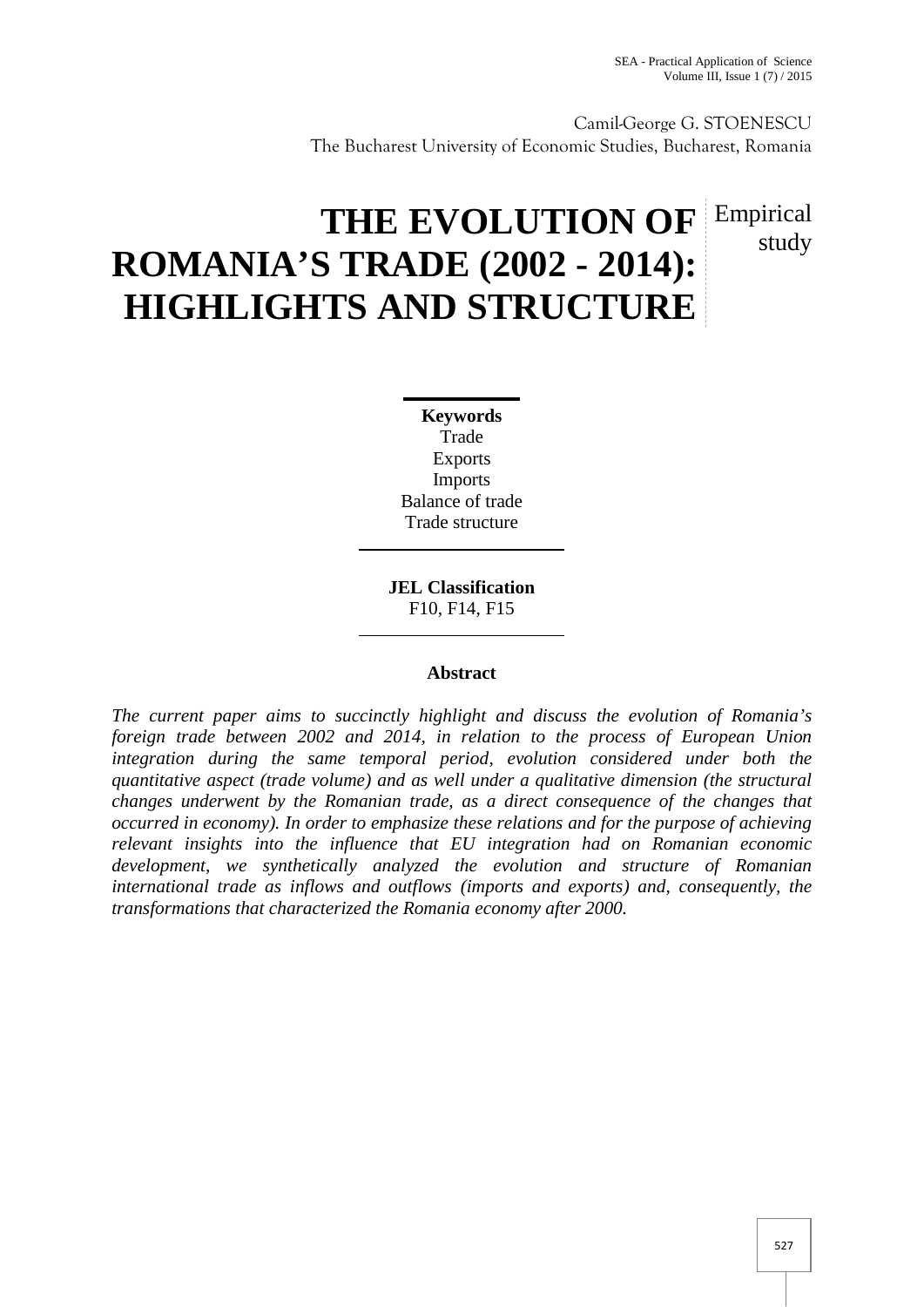#### **Introduction and overview**

Given the fact that the present research it's intended as an empirical study, and less as theoretical approach, consequently the emphasis will be on the empirical, practical indicators further detailed bellow, and not on the concepts that frame and encompass the broader area of trade and economic development (e.g. trade gravity model, Heckscher-Ohlin model, Balassa index, absolute entropy index, comparative export performance etc.) and economic development in general.

Thus, while it's well understood and established the fact that the European Union had a substantial and positive effect on Romania's trade and economy as a whole (Hoekman & Djankov, 1997; Giurgiu, 2010) the focus of this paper will be on the structural changes that the Romanian trade experienced during the aforementioned time period (from 2002 until now).

For instance, even in 1995, processing activities (outward processing trade) accounted for almost one-third of Romania's exports to the European Union, up from only 13 percent in 1989 (Hoekman & Djankov, 1997). Nevertheless, regarding Romania's economic evolution against other Central and East European economies, the level of FDI was, in the mid-nineties, still insignificant (compared to Poland, for example). Consequently, Romania changed significantly the composition of its exports under the influence of a multitude of factors, the most important being the process of globalization – understood as continuous progress in international cooperation, including trade, capital flows, technology transfer and labor movement (Matkowski & Próchniak, 2007) and integration into the European Union.

Concerning the trade dimension, European Union is a major trading partner for Romania since the 1990s, Romania's trade relations integration with the EU started back more than 20 years ago, with the signature of the Europe Agreements in 1993, and, in the meantime, the process of integration with the EU has had a considerable impact on Romanian trade (Montanari, 2005) leading to the present state, in which EU accounts for two thirds of all trade flows concerning our country.

A number of studies point out that, overall, the new accession countries show a significant economic convergence toward the EU in terms of income levels and growth rates, and, in addition, the new members tend to develop faster than do the older EU countries (Matkowski & Próchniak, 2007).

Further on, an analysis (Škufli $\&$  Botri, 2008) of intraindustry trade between Romania (among other Central and Eastern European countries) and the European Union based on the combined nomenclature four-digit level from 1996 to 2004 shows unequivocally the benefits of trade expansion due to trade liberalization in the long run, as the economic integration – and

interdependence – with the EU has increased. Also, in the long run trade relations there is a tendency toward a more symmetric and less polarized distribution of trade index, thus confirming the Heckscher-Ohlin model (Fert & Soós, 2008).

During the second half of the nineties and the first years of the XXI century Romania had a rather concentrated trade pattern (Yilmaz, 2005), more than 50% of the exports being directed to the European Union. In that regard, a 2005 study (Yilmaz, 2005) pointed out that that Central and Eastern European countries like Hungary, Czech Republic and Poland had a comparative advantage in difficultly imitable research-oriented goods (know-how intensive goods) over Romania, while on the other hand Romania enjoyed a strong competitive position within the EU with respect to the labor-intensive sector, this being one of the reasons for FDI inflows after 1998. The next step came naturally, as local enterprises took advantage of the opportunities represented by the foreign inputs and know-how in order to improve the quantity and quality of their products, therefore expanding their export market share in the European Union.

As a direct exemplification, the automobile sector played a key role in the core economic integration of Central and Eastern European countries – including Romania – in the past decade (Lefilleur, 2008), with positive consequences spanning on multiple levels, contributing to the economic development of those countries as whole. Also, as a corollary, as the recent economic recession has showed, the Romanian economy remains vulnerable to external shocks (Savoiu, 2012).

Not the least, we've chosen the year 2002 as a starting point for my research because it was the first year for which reliable, consistent and detailed official data are available.

#### **Methodological considerations**

The following notions we consider to be of essential importance in order to easily understand the upcoming analysis:

The value of exported and imported goods is set up based on actual FOB prices for exports and on actual CIF prices for imports.

The FOB price (Free on Board) represents the price at exporter country border, including the value of goods, as well as the cost of transport and its insurance until the border of exporting country, according to Incoterms 2010 rules (ICC, 2010)

The CIF price (Cost, Insurance, Freight) represents the price at importer country border, including both the components of FOB price, as well as the insurance and international transport costs till the border of importing country, according to Incoterms 2010 rules.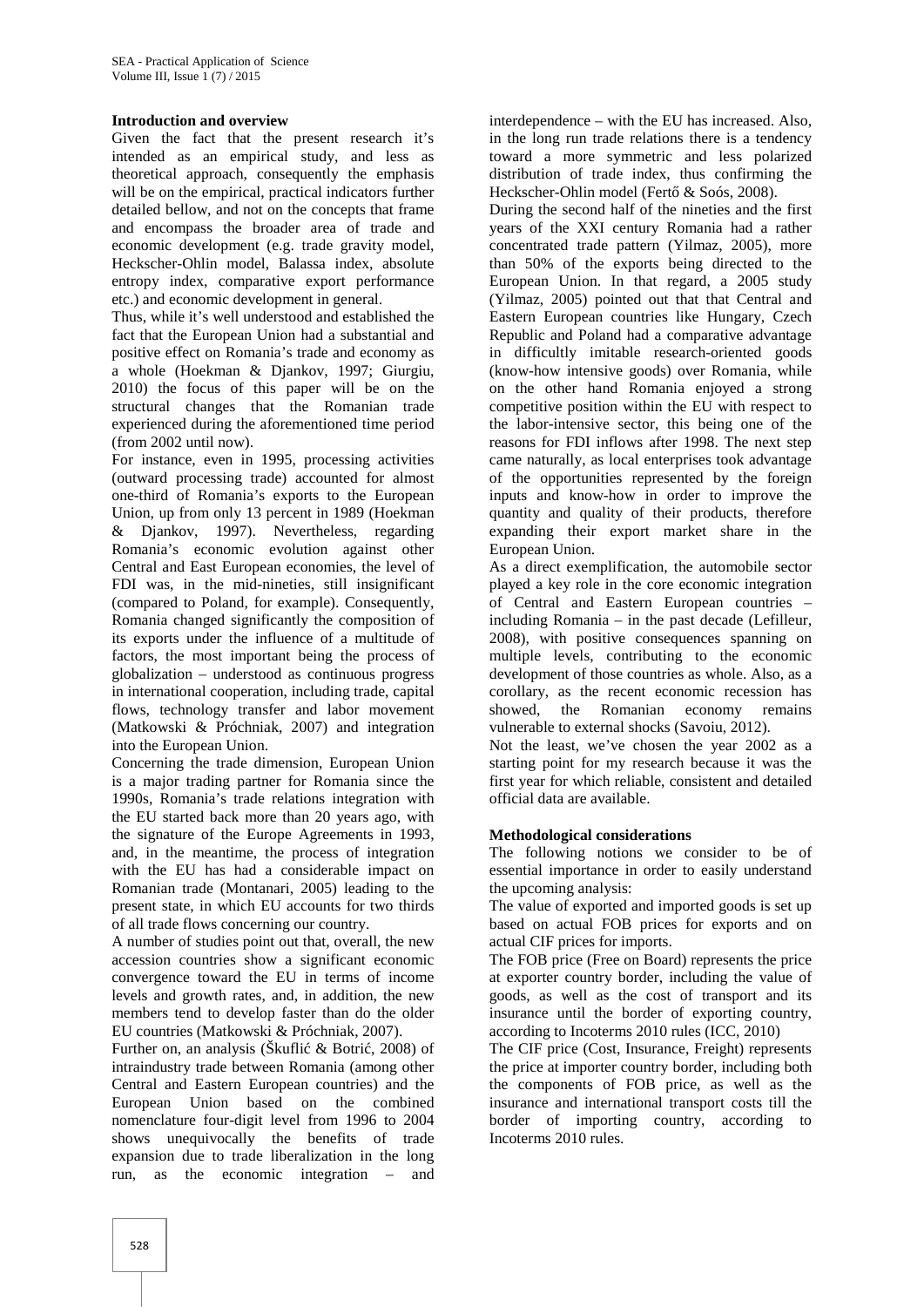By balance of trade we mean the difference between the value of exports and the value of imports (commercial deficit) usually calculated on an yearly basis.

Goods which are subject to international exchanges are classified according to the Combined Nomenclature (CN), on which the community (the EU European Common Market) customs tariff is also based.

In order to achieve the proposed goals of this brief analysis, we chose the following indicators as best suited to describe the trade phenomenon:

- Value of exports (FOB prices)
- Value of imports (CIF prices)
- Trade balance (FOB exports CIF imports)

Added to that, for the qualitative dimension, we have:

- Structure of exports/imports by goods, as detailed by the CN
- Geographical orientation of Romania's trade (top ten trading partners for exports and imports)

All the nominal values, expressed in the Euro currency  $(\epsilon)$ , are inflation adjusted.

#### **Patterns of trade (2002 – 2014): evolution of exports, imports and the commercial deficit**

In order to better understand the transformative, substantial changes the Romanian economy underwent during the early 2000s, as reflected by the trade variables established above, we used four temporal snapshots: 2002, 2006, 2009 and 2014, each year meant to highlight the relevant evolutions and differences.

#### **Trade in 2002**

In the year 2002, FOB exports of Romanian economy accounted for 13659,69 million  $\epsilon$  and increase by 21,8% compared to 2001 (NIS, 2002). The detailed structure of exports and imports, on goods according to sections of the Combined Nomenclature (CN), can be consulted in Table 1 and Table 2 at the end of this paper.

Also, in 2002, our top ten trading partners for exports (amounting to 74.5% of total exports) were, in this order: Italy (25.0% of total exports), Germany (15.6%), France (7.6%), United Kingdom (5.8%), USA (4.3%), Turkey (4.2%), Netherlands (3.1%), Hungary (3.1%), Austria (3.0%) and Greece (2.8%).

As for CIF imports, those amounted in 2002 to 18849,46 million Euro, 14.8% more than in 2001, the first ten places for imports (representing 68.1% of total imports) being occupied by: Italy (20,7% of total imports), Germany (14,8%), Russian Federation (7,2%), France (6,4%), United Kingdom (3.8%), Hungary (3.6%), Austria (3,3%), Turkey (3,1%), USA (3,0%) and Netherlands (2,2%).

The commercial deficit in 2002 accounted for 5,19 billion Euro. Needless to say, at the beginning of the first decade of the  $21<sup>th</sup>$  century, the relatively cheap-labor existing in the Romanian economy has created a comparative advantage for exporting goods domestically manufactured, in industries as textiles, wood processing or footwear [Zaman, 2000].

#### **Trade in 2006**

In the year 2006 FOB exports amounted to  $\epsilon$ 25850,5 million, a value with 16,2% larger than that the one from 2005.

The detailed structure of exports and imports, divided on goods groups according to the CN, can be consulted in Table 3 and Table 4.

In 2006, for the first time, the exports of machinery, electric machinery, mechanical devices and equipment, together with transport means and materials (vehicles and related products) have surpassed clothing, textiles and footwear, after a decade (the '90s) when the latter occupied the top spot in Romania's exports. It can be considered an important milestone, as machines constitute the kind of products in which their manufacturing includes higher levels of added-value and know how. Also, the value of exports to the European Union countries (UE-25) has increased by 16.3% in 2006, as compared to 2005, and, in the meantime, the weight of exports to the European Union countries in the total value of exports was of 67.7%.

The top partner countries holding the first 10 places for exports in 2006 (69.0% of total exports) are: Italy (17,9%), Germany (15,7%), Turkey (7,7%), France (7,5%), Hungary (4,9%), United Kingdom (4,7%), Bulgaria (2,8%), Austria (2,7%), USA (2,6%) and Netherlands (2,5%).

Regarding CIF imports, imports in 2006 totalized  $\epsilon$ 40745.8 million ( $\epsilon$ 37609.2 million in FOB prices), and their value being 25.1% larger than the corresponding value of the year 2005. Accordingly, in 2006, the value of imports coming from the European Union countries has increased by 25.9% compared to 2005. The weight of imports from the European Union countries was 62.6% in total imports. The top ten partner countries for imports were Germany (15,2%), Italy 14,6%), Russian Federation (7,9%), France (6,5%), Turkey (5%), China (4,3%), Austria (3,8%) Hungary (3,3%), Kazakhstan (3,2%) and Poland (2,8%).

Most important, the decrease in imports of textile products for inward processing (the so-called "lohn") has resulted in Italy losing its first place as top importer in favor of Germany, after a long period of time. Thus, 2006 marks the first year that the structural transformations under way in Romanian economy started to have a sizable impact on the trade structure. Lastly, the commercial deficit also continued to show no signs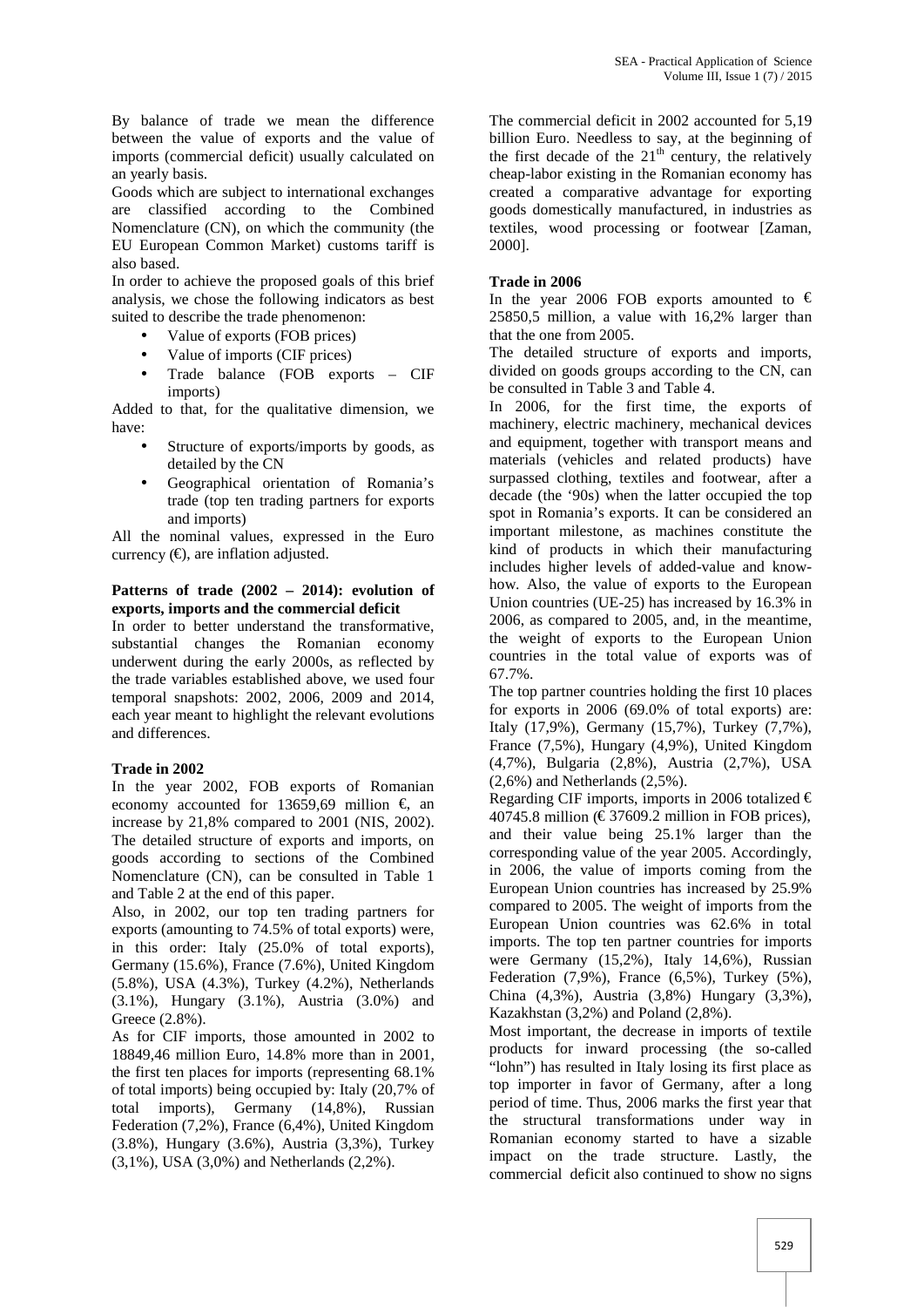of tappering off, the maximum negative trade balance being attained in 2008 (Eurostat, 2011).

## **Trade in 2009**

In the year 2009, FOB exports amounted to 29036.0 million Euro and CIF imports amounted to 38774.4 million Euros, while the FOB-CIF commercial deficit had a value of 9738.4 million Euros, with 13777.3 million euro less than the previous year, 2008 (Romanian Ministry of Economy, 2010). The detailed structure of exports and imports, on goods according to the CN, can be consulted in Figure 1.

Our top ten export partners were all EU member states, totaling 2/3 of Romanian exports, divided as follows: Germany (18,77%), Italy (15,35%), France (8,19%), Turkey (4,98%), Hungary (4,34%), Bulgaria (3,76%), UK (3,34%), Netherlands (3,28%), Spain (3%) and Austria (2,36%) (Romanian Ministry of Economy, 2009).

Regarding imports, the biggest 10 import partners were (amounting to 69,9% of total imports) were: Germany (17,3%), Italy (11,8%), Hungary (8,4%); France (6,2%), China (4,9%), Austria (4,8%),Russian Federation (3,9%), Netherlands (3,9%), Turkey (3,8%) and Poland (3,6%). It's interesting to note that Germany took Italy's place as the most important trade partner for Romania.

The commercial deficit (FOB exports – CIF imports) amounted in 2009 to 9,78 billion euro, a positive evolution, with more than 13 billion euro smaller than the one of 2008 (which was 23,5 billion).

# **Trade in 2014**

Finally, during the last year FOB reached a total historical value of 52,5 billion euro, while the imports reached 58,5 billion euro, with 5,8% and 5,9%, respectively greater than in 2013 (Ministerul Economiei, 2015). More details about the nature of exports and imports can be found in Figure 2.

Regarding balance of trade, in the year 2014 the FOB-CIF commercial deficit was of 6046.2 million euro, proportionally reduced compared to the 2013 deficit. Also, during 2014 the Intra-EU28 community trade of goods amounted to 37305,4 million euro for dispatches and to 44103,4 million euro for arrivals, representing 71,1% of the total

exports and 75.4% of the total imports (NIS, 2014). The first 10 export countries were, in 2014: Germany (19,3% of total exports), Italy (11,9%), France (6,8%), Hungary (5,1%),

Turkey (4,5%),UK (4,1%), Bulgaria (3,4%), Russia n Federation (2,8%), Spain (2,7%) and Netherlands (2,6%), for a total of 63% of exports.

Regarding imports, the top 10 partners (67,5% of total imports) were: Germany (19,1%), Italy (10,8%), Hungary (7,9%), France (5,7%), Poland (4,6%), China (4,0%), Kaza

khstan (3,9%), Russian Federation (3,9%), Austria (3,8%) and Netherlands (3,7%).

## **Conclusions**

Foremost, the structure of Romania's foreign trade has suffered significant and positive changes during the last decade, changes that can be satisfactorily synthesized by the statement "from textiles to vehicles", here understood as a gradual shift from labor-intensive, low in know-how and with little added value products to products that require a higher level of skill, know-how and investment (like cars and automotive components).

Secondly, the changes that occurred in the foreign trade structure can be causally linked to the structural transformations of the national economy, in its turn strongly influenced by the level of Foreign Direct Investments (FDI) from which Romania benefited mostly after 2000.

Thirdly, Romania's commercial deficit exhibits, on the long term, a significant tendency of reduction (exports ≈ imports), which in itself it is considered a good indicator regarding the performance of a national economy on the global market, a strong negative balance of trade being interpreted as a sign of a weak, poorly balanced economy (see Figures 3 and  $4$ ).

Also, consequently, the European Union remains the main economic area of interest for Romanian foreign trade, EU countries accounting for roughly two thirds of Romania's international trade, as both exports and imports.

Lastly, as directions for further research, we should study the complex relations that can be established between the FDI levels, on one hand, and the trade performance of a country (Romania), on the other hand, investigated through means of statistical analysis and multivariate regression (like Granger causality).

# **Acknowledgment**

This paper was co-financed from the European Social Fund through Sectorial Operational Programme Human Resources Development 2007- 2013, project number POSDRU/159/1.5/S/142115 "Performance and excellence in doctoral and postdoctoral research in Romanian economics science domain".

# **References**

- [1] Fert, I., Soós, K. A., (2008), Trade Specialization in the European Union and in Postcommunist European Countries*, Eastern European Economics, Vol. 46, No. 3*, pp. 5-28.
- [2] Giurgiu, A., (2010), An Overview Of The General Evolution Of The Romanian Foreign Trade After 1989, While Trying To Join The EU (II), *Annals of Faculty of Economics, University of Oradea*, vol. 1, issue 2, pages 100-106.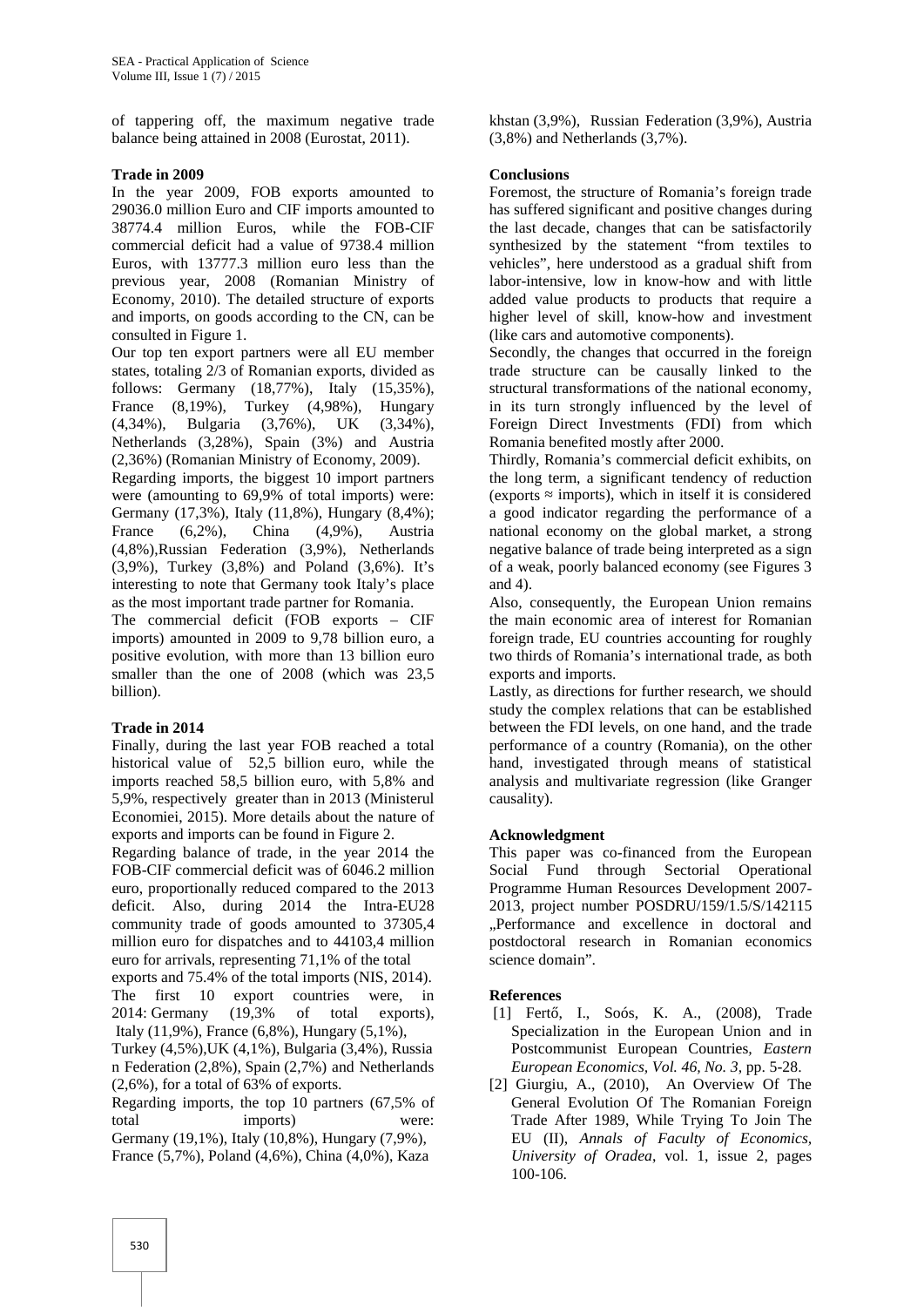- [3] Hoekman, B., & Simeon Djankov, S. (1997). Determinants of the Export Structure of Countries in Central and Eastern Europe, *The World Bank Economic Review, Vol. 11, No. 3 (Sep., 1997)*, pp. 471-487.
- [4] EUROSTAT, "External and intra-EU trade: a statistical yearbook, 1958 – 2010", 2011 http://epp.eurostat.ec.europa.eu/cache/ITY\_OF FPUB/KS-GI-11-001/EN/KS-GI-11-001- EN.PDF (accessed on March 2015)
- [5] International Chamber of Commerce, The new Incoterms 2010 Rules http://www.iccwbo.org/products-and services/trade-facilitation/incoterms-2010/ retrieved on March 2015
- [6] Lefilleur, J.,(2008), Geographic Reorganization of the European Automobile Sector: What Role for the Central and East European Countries in an Enlarged European Union? An Empirical Approach, *Eastern European Economics, Vol. 46, No. 5,* pp. 69-91.
- [7] Montanari, M., (2005), EU Trade with the Balkans: Large Room for Growth?, *Eastern European Economics, Vol. 43, No. 1*, pp. 59-81.
- [8] Matkowski, Z., Próchniak, M., (2007), Economic Convergence between the CEE-8 and the European Union, *Eastern European Economics*, Vol. 45, No. 1, pp. 59-76.
- [9] Ministerul Economiei, Departamentul de Comerț Exterior și Relații Internaționale, (2015), "România: comerțul internațional, buletin informativ nr. 33/2015", februarie 2015 http://www.dce.gov.ro/Materiale%20site/Sintez a/sinteza\_2014/dec.pdf (accessed on March 2015)
- [10] Romanian Ministry of Economy, The Department of Foreign Trade and International Relations http://www.dce.gov.ro/Materiale%20site/Sintez

a/sinteza\_2009/dec.pdf retrieved on March 2015

- [11] S voiu, G., Dinu, V., T chiciu, L.,(2012), "Romania Foreign Trade in Global Recession, Revealed by the Extended Method of Exchange Rate Indicators", *Amfiteatru Economic, Vol. XIV(31),* pages 173-194.
- [12] Škufli, L., Botri, V.,  $(2008)$ , Analysis of the Cohesive Trade Elements between the European Union and the SEEC-7, *Eastern European Economics, Vol. 46, No. 1*, pp. 6-23.
- [13] The National Institute of Statistics, "Romania's Statistical yearbook 2012", http://www.insse.ro/cms/en/content/statistical yearbook-2012 (accessed on March 2015)
- [14] The National Institute of Statistics, "Romania's foreign trade (2002-2014)" http://www.insse.ro/cms/en/content/romaniasforeign-trade (accessed on March 2015)
- [15] Yilmaz, B., (2005), The Foreign Trade Pattern and Foreign Trade Specialization in the

European Union: A Comparison of Six New Member/Candidate Countries and the EU/15, *Eastern European Economics, Vol. 43, No. 5*, pp. 74-100.

[16] Zaman, C., (2000), Structural Adjustment of Romanian Foreign Trade", *Societé Française de Réalisation, d'Etudes et de Conseils*, Paris, and *Centre for Social and Economic Analysis CASE*, Warsaw.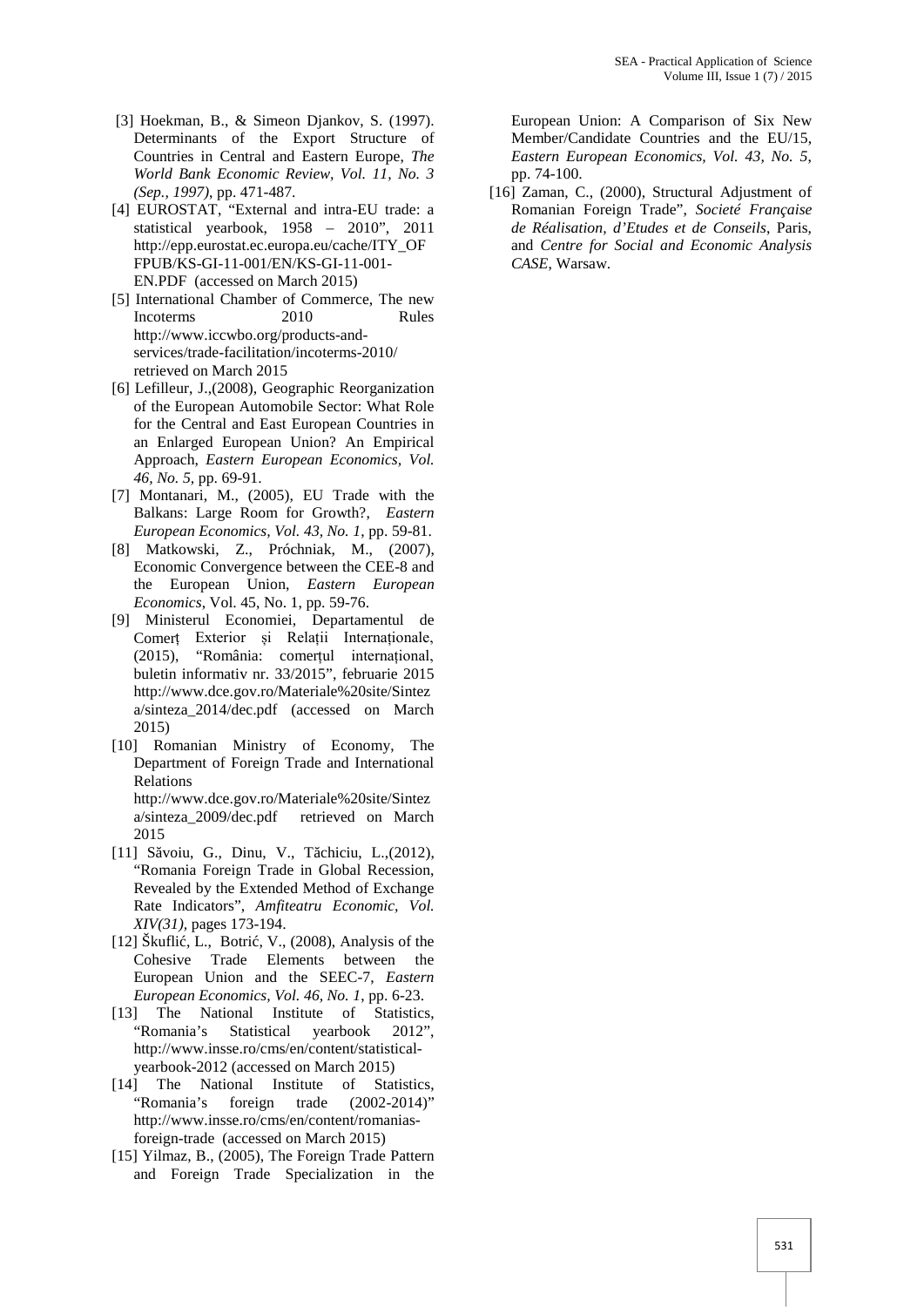## **Tables and figures**

|                 | The structure of Romanian s exports by goods in 2002 |           |                  |            |
|-----------------|------------------------------------------------------|-----------|------------------|------------|
| Code of section |                                                      |           | Structure in %   | In $%$     |
| Combined        |                                                      | mil. Euro | as against total | as against |
| Nomenclature    |                                                      |           | exports in       | 2001       |
|                 |                                                      |           | 2002             |            |
|                 | Clothing articles made of                            |           |                  |            |
| XI              | fabrics,                                             | 3705,3    | 25,3%            | 117,8      |
|                 | knitted or crocheted, textile                        |           |                  |            |
|                 | matters                                              |           |                  |            |
|                 | Machinery and mechanical                             |           |                  |            |
|                 | devices;                                             |           |                  |            |
|                 | electric machinery, appliances                       |           |                  |            |
| XVI             | and                                                  | 2292,54   | 15,7%            | 129,3      |
|                 | equipment; sound and image                           |           |                  |            |
|                 | records                                              |           |                  |            |
|                 | or reproduction apparatus                            |           |                  |            |
| XV              | Metallurgical products                               | 1888,36   | 12,9%            | 118,0      |
|                 | Mineral products (oil                                |           |                  |            |
| V               | products,                                            | 1242,33   | 8,5%             | 150,0      |
|                 | cement, salt etc.)                                   |           |                  |            |
| XII             | Footwear and similar                                 | 1230, 83  | 8,4%             | 118,7      |

| Table 1                                              |  |
|------------------------------------------------------|--|
| The structure of Romanian's exports by goods in 2002 |  |

Source: National Institute of Statistics, Romania's foreign trade http://www.insse.ro/cms/en/content/romanias-foreign-trade

|                 | The structure of imports by goods, 2002 |           |                  |            |
|-----------------|-----------------------------------------|-----------|------------------|------------|
| Code of section |                                         |           | Structure in %   | In $%$     |
| Combined        |                                         | mil. Euro | as against total | as against |
| Nomenclature    |                                         |           | imports          | 2001       |
|                 |                                         |           | in 2002          |            |
|                 | Machinery and mechanical                |           |                  |            |
| XVI             | devices:                                | 4318,97   | 22,9%            | 116,0      |
|                 | electric machinery, appliances          |           |                  |            |
|                 | and                                     |           |                  |            |
|                 | equipment; sound and image              |           |                  |            |
|                 | records                                 |           |                  |            |
|                 | and reproduction apparatus              |           |                  |            |
| XI              | Clothing articles made of               |           |                  |            |
|                 | fabrics.                                | 3091,73   | 16,4%            | 117,2      |
|                 | knitted or crocheted, textile           |           |                  |            |
|                 | matters                                 |           |                  |            |
| V               | Mineral products (oil                   | 2306,48   | 12,8%            | 101,8      |
|                 | products,                               |           |                  |            |
|                 | cement, salt etc.)                      |           |                  |            |
|                 | Chemicals and similar                   |           |                  |            |
| VI              |                                         | 1520,85   | 8,4%             | 123,3      |
| XV              | Metallurgical products                  | 1338,15   | 7,4%             | 116,1      |

Table 2

Source: National Institute of Statistics, Romania's foreign trade http://www.insse.ro/cms/en/content/romanias-foreign-trade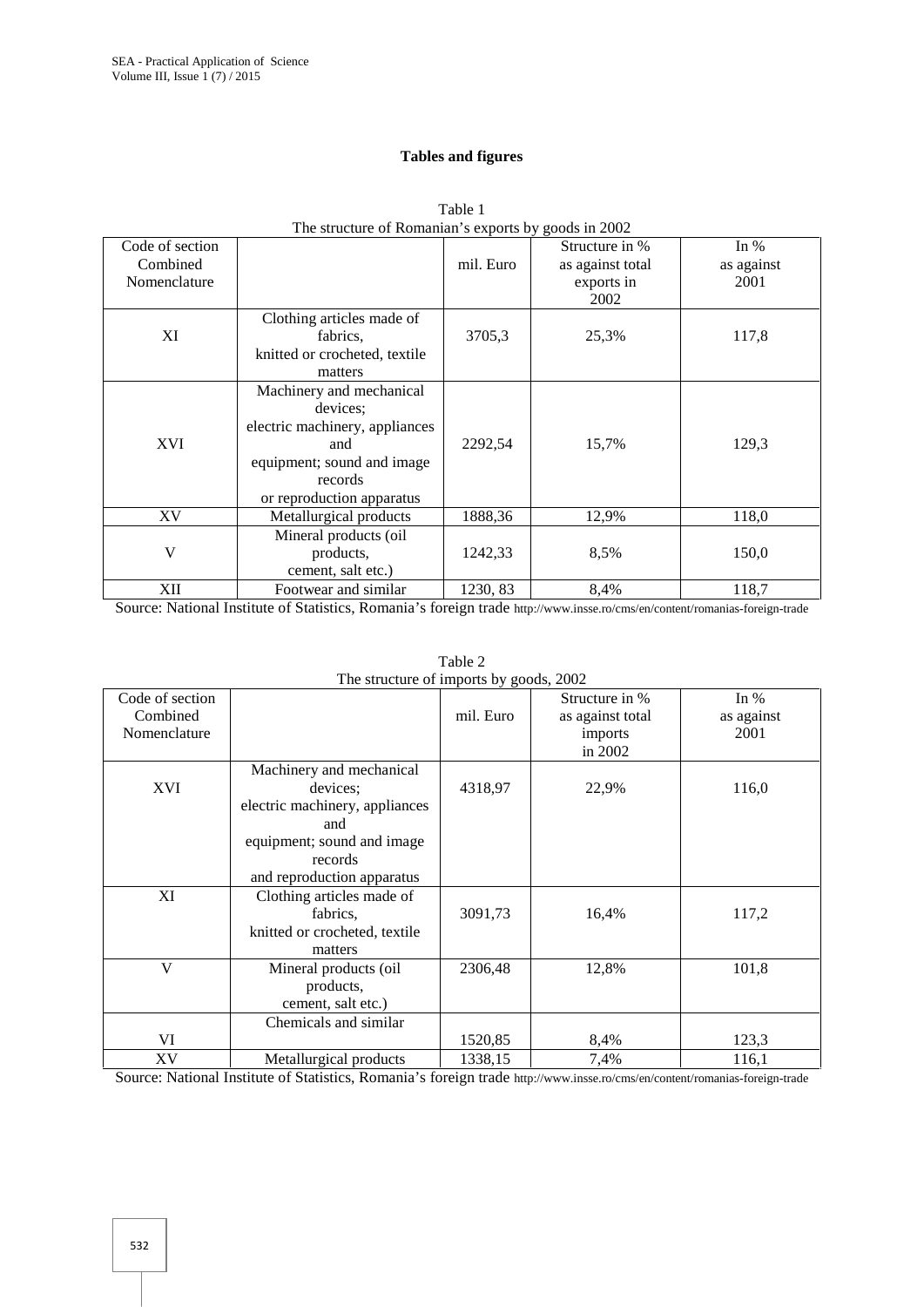| Code of section |                                 | ັັ        | Structure in %   | In $%$     |
|-----------------|---------------------------------|-----------|------------------|------------|
| Combined        |                                 | mil. Euro | as against total | as against |
| Nomenclature    |                                 |           | exports          | 2005       |
|                 | Machinery and mechanical        |           |                  |            |
| XVI             | devices; electric machinery,    | 5245,3    | 20,3%            | 133,1      |
|                 | appliances and equipment;       |           |                  |            |
|                 | Sound and video recorders       |           |                  |            |
|                 | Clothing made of fabrics,       |           |                  |            |
| XI              | knitted or crocheted,           | 4168,9    | 16,1%            | 98,8       |
|                 | textile materials               |           |                  |            |
| XV              | Metallurgical products          | 3877,1    | 15,0%            | 117,6      |
|                 | Mineral products (oil products, |           |                  |            |
| V               | cement, salt etc)               | 2701,6    | 10,4%            | 109,6      |
| <b>XVII</b>     | Transport means and materials.  | 2545,1    | 9,8%             | 144,0      |
| XII             | Footwear and similar            | 1384.3    | 5,4%             | 107,3      |

Table 3 Romania's structure of exports by goods, 2006

Source: National Institute of Statistics, Romania's foreign trade http://www.insse.ro/cms/en/content/romanias-foreign-trade

|                                             | The structure of imports by goods, 2006                                                                                                              |           |                                                          |                              |
|---------------------------------------------|------------------------------------------------------------------------------------------------------------------------------------------------------|-----------|----------------------------------------------------------|------------------------------|
| Code of section<br>Combined<br>Nomenclature |                                                                                                                                                      | mil. Euro | Structure in %<br>as against total<br>imports<br>in 2005 | In $%$<br>as against<br>2005 |
| XVI                                         | Machinery and mechanical<br>devices:<br>electric machinery, appliances<br>and<br>equipment; sound and image<br>records<br>and reproduction apparatus | 9881,3    | 24,3%                                                    | 129,5                        |
| V                                           | Mineral produces (crude oil,<br>oil products, ores, coal,<br>cement, salt)                                                                           | 6032,9    | 14,8%                                                    | 118,9                        |
| <b>XVII</b>                                 | Transport means and<br>Materials.                                                                                                                    | 4710,7    | 11,6%                                                    | 141,5                        |
| XV                                          | Metallurgical products.                                                                                                                              | 4030,4    | 9,9%                                                     | 140,1                        |
| XI                                          | Clothing made of fabrics,<br>knitted or crocheted, textile<br>materials                                                                              | 3385,1    | 8,3%                                                     | 101,6                        |
| VI                                          | Chemicals and similar.                                                                                                                               | 3111,1    | 7,6%                                                     | 127,7                        |

Table 4

Source: National Institute of Statistics, Romania's foreign trade http://www.insse.ro/cms/en/content/romanias-foreign-trade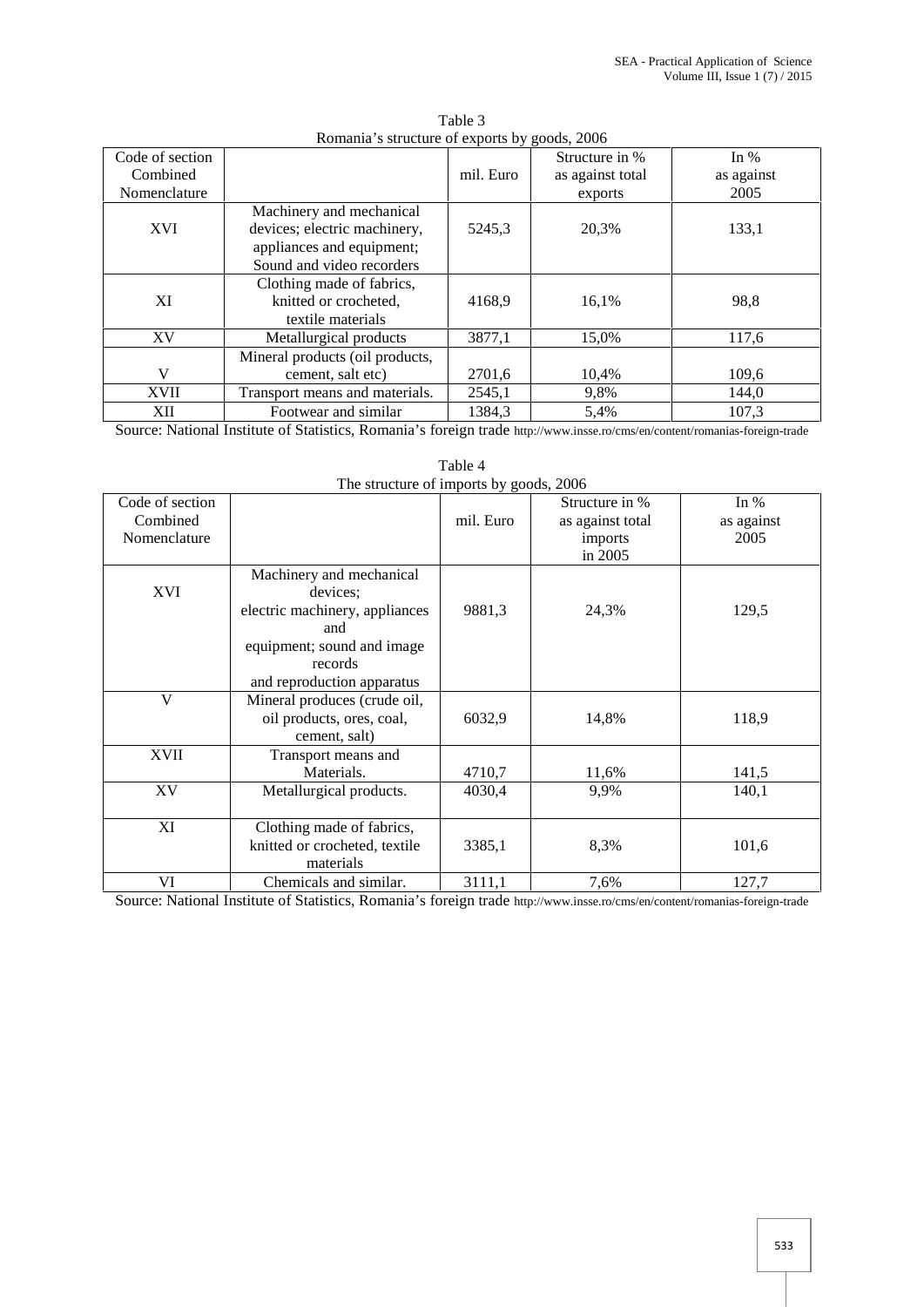

Figure 1 The trade structure: exports and imports by goods, 2009

*Source*: National Institute of Statistics, Romania's foreign trade http://www.insse.ro/cms/en/content/romanias-foreign-trade



Figure 2

Source: National Institute of Statistics, Romania's foreign trade http://www.insse.ro/cms/en/content/romanias-foreign-trade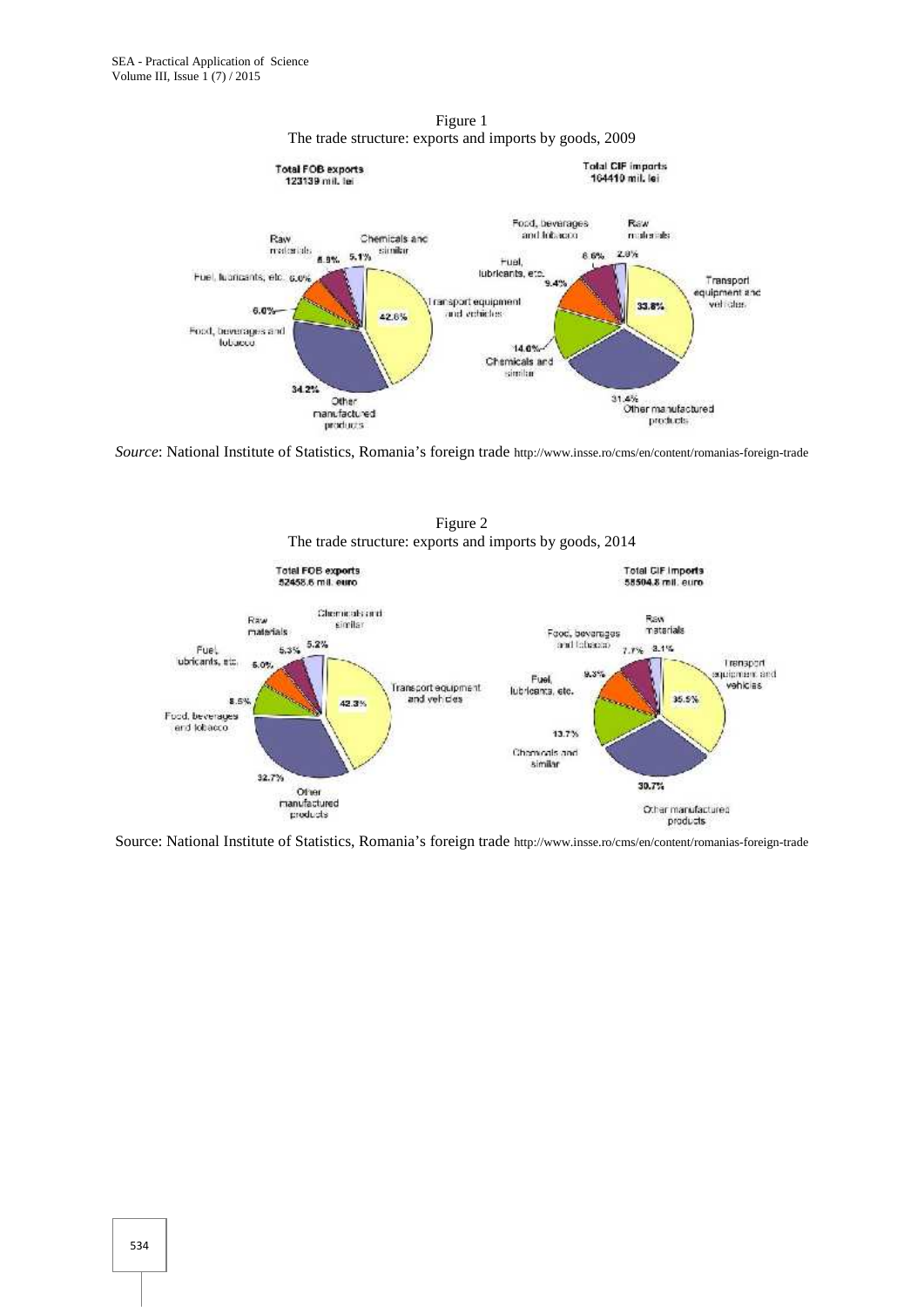

Figure 3 The evolution of Romania's exports and imports between 2002 and 2014

*Source*: own calculations based on official statistical data

Figure 4 The evolution of balance of trade (commercial deficit) 2002 – 2014



*Source*: own calculations based on official statistical data